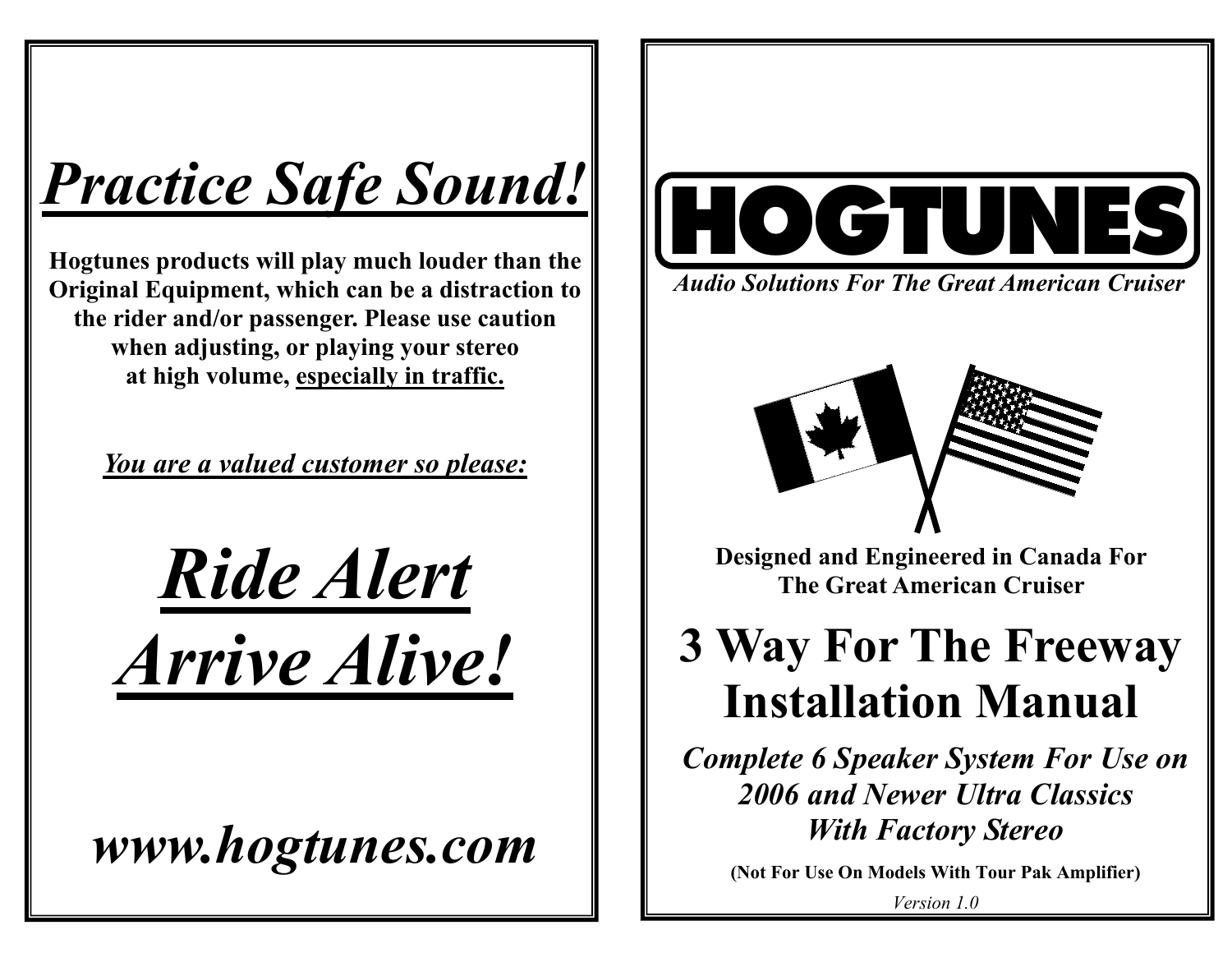**Thank-you for choosing the Hogtunes 3 Way For The Freeway Kit! Since positive word of mouth is the best way to grow our business, we want your new system to work as well as it was designed to. If you have any questions or concerns, we are here to help. Email info@hogtunes.com, or call us during regular business hours (EST) at 705-719-6361. If you still need help, please consider a professional installation by your motorcycle dealer.** 

#### **Please take a moment to identify all the included components.**

**1 ea. Hogtunes USA 24.2 Motorcycle Amplifier** 

- **1 ea. Main Wire Harness**
- **2 pr. Hogtunes #0914 Speakers (For Fairing and Lowers)**
- **1 pr. Hogtunes #1017-AA Rear Speakers**
- **1 pr. Hogtunes Fairing Lower Speaker Adaptors**
- **1 pr Hogtunes Fairing Lower Speaker Adaptor Grills**
- **1 ea. Assorted Parts (nuts, bolts, washers, zip-ties, etc)**

#### **Getting Started:**

**Step #1: Remove the seat, and both wires (+ and -) from the battery.** 

**Step #2: Remove the outer fairing/headlamp assembly. Refer to a service manual if you need help with this. Note: A towel on the front fender can help prevent scratches or "dings" from dropped tools or fasteners etc.** 

**Step #3: Take the 2 wires off each front speaker by gently pulling one at a time. Undo the screws that attach each speaker/grill assembly to the inner fairing and remove. Pull the stock speaker out of each grill assembly.** 

**Step #4: "Clip" a Hogtunes #0914 speaker into each grill assembly. Position your new speaker/grill assembly onto the inner fairing, and re-attach each one using the OE screws. A hand driven tool is suggested for this.** 



### **Technical Specifications**

#### **Hogtunes USA 24.2 Amplifier**

| <b>RMS Power at 4 Ohms:</b> | >24 watts/Channel |
|-----------------------------|-------------------|
| <b>Max Current Draw:</b>    | $<$ 4.5 Amps      |
| <b>Freq. Response:</b>      | 40hz-18khz        |
| <b>Efficiency:</b>          | $>60\%$           |
| <b>Fuse:</b>                | $7.5 \text{ amp}$ |
| Amp (only) weight           | 450 grams (1lb.)  |

#### **Hogtunes #0914/1017-AA Speakers**

| <b>Power Handling:</b>               | 45 RMS-90 Peak     |
|--------------------------------------|--------------------|
| <b>Frequency Response:</b>           | 55hz-21Khz         |
| Sensitivity #0914:                   | 90 db 1watt/1meter |
| Sensitivity #1017-AA:                | 89 db 1watt/1meter |
| <b>Nominal Impedance #0914:</b>      | 5.75 Ohms          |
| Nominal Impedance #1017-AA: 2.0 Ohms |                    |

**Hogtunes regularly tests new technologies to make our products as good as they can be. For this reason, any and all specifications are subject to change without notice.** 

**Harley-Davidson ®, Electra Glide ®, Road Glide ®, Street Glide™, Ultra Classic®, and Tour-Pak® are Trademarks, and/or Registered Trademarks of Harley-Davidson, Inc., Milwaukee, Wisconsin, USA, and if Used or Implied are for Reference Only. There is No Affiliation Between Harley-Davidson, Inc., and Hogtunes Inc.** 

**Harman Kardon® is a Registered Trademark of Harmon International Industries Inc., and is Used for Reference Only. There is No Affiliation Between Harman International Industries Inc. and Hogtunes Inc.** 

**MaxxBass® is a Registered Trademark of Waves Audio Ltd., Tel-Aviv Israel. There is No Affiliation Between Waves Audio Ltd., and Hogtunes Inc.** 

**Ultrasound™ is a Trademark of Hogtunes Inc, Ontario, Canada.** 

**Diagram 1.1 2**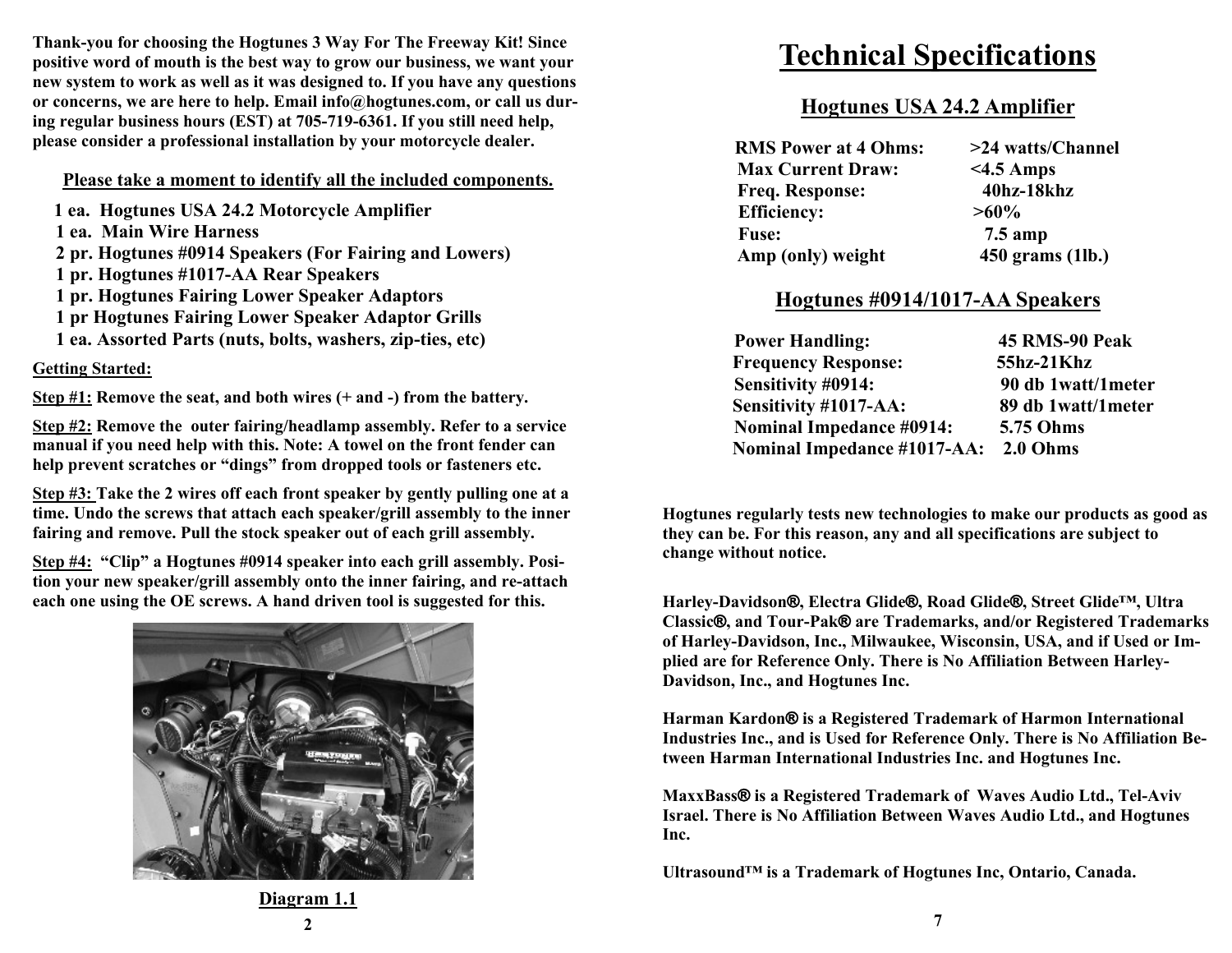**Re-install the seat making sure the amplifiers "+" and "-" connectors are positioned in such away so they will not bend or break when the riders weight is on the seat. Note: Sound quality is best with the fairing mounted and secured on the bike. Re-install the outer fairing.** 

#### **Before re-installing outer fairing, turn front wheel to each extreme side making sure any wiring is not impeding the steering of the motorcycle. Failure to do so can result in serious injury or death!**

#### **#1017-AA Rear Speaker Installation Instructions**

**Step #1: Remove the speaker grills by undoing the 4 screws in each rear speaker "pod". Carefully lift up on each speaker and take the 2 wires off by pulling one at a time from the stock speaker. Remove the speakers.** 

**Step #2: Hogtunes speakers are a direct replacement for the OE speakers. The female OE "in-line" connectors mate with the male connectors on each speaker, and only go on one way. If you are replacing aftermarket speakers, you may need to re-install the correct sized connectors (not supplied) onto the factory speaker wires. Once you are confident the factory wires are correctly attached to the new speakers, sit them in place, put the grills back on, and secure the speaker by reinstalling the 4 screws per "pod".** 

**Adjusting the Radio Bass Levels: The USA 24.2 Ultrasound™ Amplifier yields HUGE bass due to the MaxxBass ® feature. On Harman-Kardon ® radios, 4-5 bars is what we have found works best. This is a suggestion only. Adjust the system for what sounds best to you.** 

**YOUR DONE! Time to go for a ride and enjoy your new system! When washing your bike, water may collect on speakers in lowers. Gently wipe of with a soft cloth before playing and all will be OK!** 

#### **Warranty Information:**

**Hogtunes speakers are warranted for a period of 20 years to the original purchaser. Hogtunes Amplifiers are warranted for 1 year from original purchase date. Proof of purchase is required for all warranty claims. All Warranty claims must be made through the dealer this product was originally purchased from. Speakers found to be defective during the warranty period will be repaired or replaced (with a product deemed to be equivalent) at Hogtunes sole discretion. Amps will be repaired.** 

#### **What Is Not Covered:**

**1)Any expense related to the removal or re-installation of Hogtunes products. 2)Repairs to these products performed by anyone other than Hogtunes. 3)Subsequent damage to any other components. 4)Any product purchased from a non-authorized Hogtunes dealer. 5)Damage to Hogtunes products due to an accident or collision. 6)Hogtunes Amplifiers with broken or removed "warranty void" sticker.**

**Step #5: Mounting the amp. The amplifier gets mounted to the top of the factory CB using the supplied "hook and loop" adhesive, and must sit so you can read the text on top of the amplifier as in diagram 1.1 .The amplifier needs to mount as far back on the CB as possible so the fairing can go back on. The supplied hook and loop adhesive is strong enough to have half the amp sitting on top of the CB radio as shown in diagram 1.1. If any other Advanced Audio unit such as a digital radio module is present and mounted next to the CB, affix the amp on top of both modules. Note: Most adhesives work best at room temperature or higher.** 

#### **Wire Color Codes:**

| <b>Clutch Side Amplifier Input From Factory Radio</b> |
|-------------------------------------------------------|
| <b>Clutch Side Amplified Output to Front Speaker</b>  |
| <b>Brake Side Amplifier Input From Factory Radio</b>  |
| <b>Brake Side Amplified Output to Front Speaker</b>   |
| <b>Remote Turn On Lead</b>                            |
| 12v Positive--Attaches Directly to "+" Battery Post   |
| 12v Negative--Attaches Directly to "-" Battery Post   |
|                                                       |

#### **Wiring the Amplifier:**

**Step #1: Plug the 2 connectors of the main wire harness into "Power" and "Audio Input/Output" on the amplifier. Tighten (snug) the 2 small flathead screws on the power connector to prevent it from backing out while riding.** 



**Step #2: Locate the yellow/black pair of wires with the male connectors and plug them into the factory speaker wires on the clutch side of the bike. They will only go in one way. Locate the brown/black pair of wires and plug them directly onto the clutch side speaker--again--they will only go on one way.**